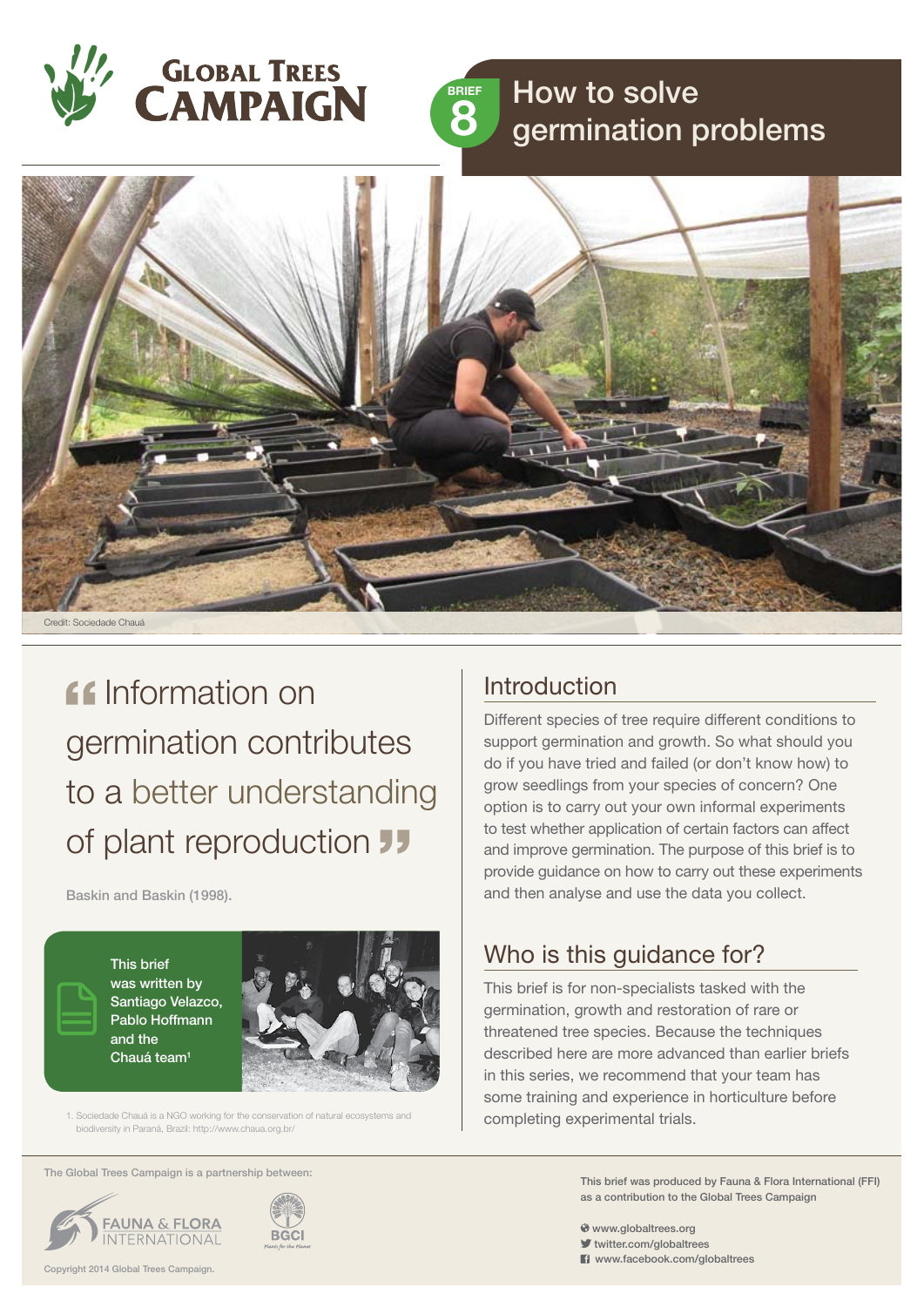



## Before you start

Germination trials are experiments that allow you to test: (a) **which** conditions lead to highest rates of germination and (b) **how many days, weeks or months** it takes for seeds to germinate. In the long-term, this information can save a huge amount of time and effort in your nursery and ultimately allow you to grow a better quality and higher quantity of seedlings.

However in the short-term, germination trials can be time-intensive, involving regular data collection. To make sure that your team is as prepared as possible we recommend that you familiarise yourself with general procedures for growing trees from seed [\(see GTC brief 7](http://globaltrees.org/wp-content/uploads/2014/01/Brief-7-basic-germination-seedling-growth.pdf)). Then, before you start: (1) research the biology of your target species; (2) ensure your team has the right skills, (3) set up an appropriate facility with the necessary equipment and (4) obtain a source of seed.

### **Step 1: Know your target species in advance**

### **A) Check if existing protocols have been developed by other people**

Other people may have already developed germination protocols for your target species (or closely related species). You may be able to access these by (i) searching Kew's Seed Information Database: http://data.kew.org/sid/ or other online resources, (ii) reviewing published literature, (iii) visiting botanic gardens or seed banks or (iv) consulting anybody known to grow or use the species.

Even if protocols already exist for your target species, you may still want to carry out your own experiments. It is important to work out which conditions work best for the seeds collected in your locality.

### **B) Understand the ecology of your species**

General information on the ecology of your target species can help you to develop relevant research questions relating to its germination. Below we list a few factors to consider when you are searching the literature.

### **What climate does the species typically tolerate?**

*This may indicate optimal temperature or moisture levels for breaking dormancy or promoting germination.*

### **What type of habitat and soil type is it typically found in?**

*This may indicate optimal growing medium for the species. For example, many tree species require certain fungi or bacteria to be present in the soil.*

### **What ecological community does it belong to (i.e. is it a pioneer, secondary or climax species)?**

*This may indicate optimal shade levels (e.g. pioneer species are more likely to require or tolerate sunlight whereas climax species may require or tolerate shade).*

2

### **Do the seeds from your target species exhibit dormancy, and if so, how is it broken?**

*This may indicate whether seeds need to be treated or stratified before germination.*

### **Are seeds recalcitrant (i.e. they have low storage capacity) or orthodox (i.e they have a higher storage capacity)?**

*This may inform the timing and potential duration of your experiment.*



 $\diamond$  www.globaltrees.org twitter.com/globaltrees **El** www.facebook.com/globaltrees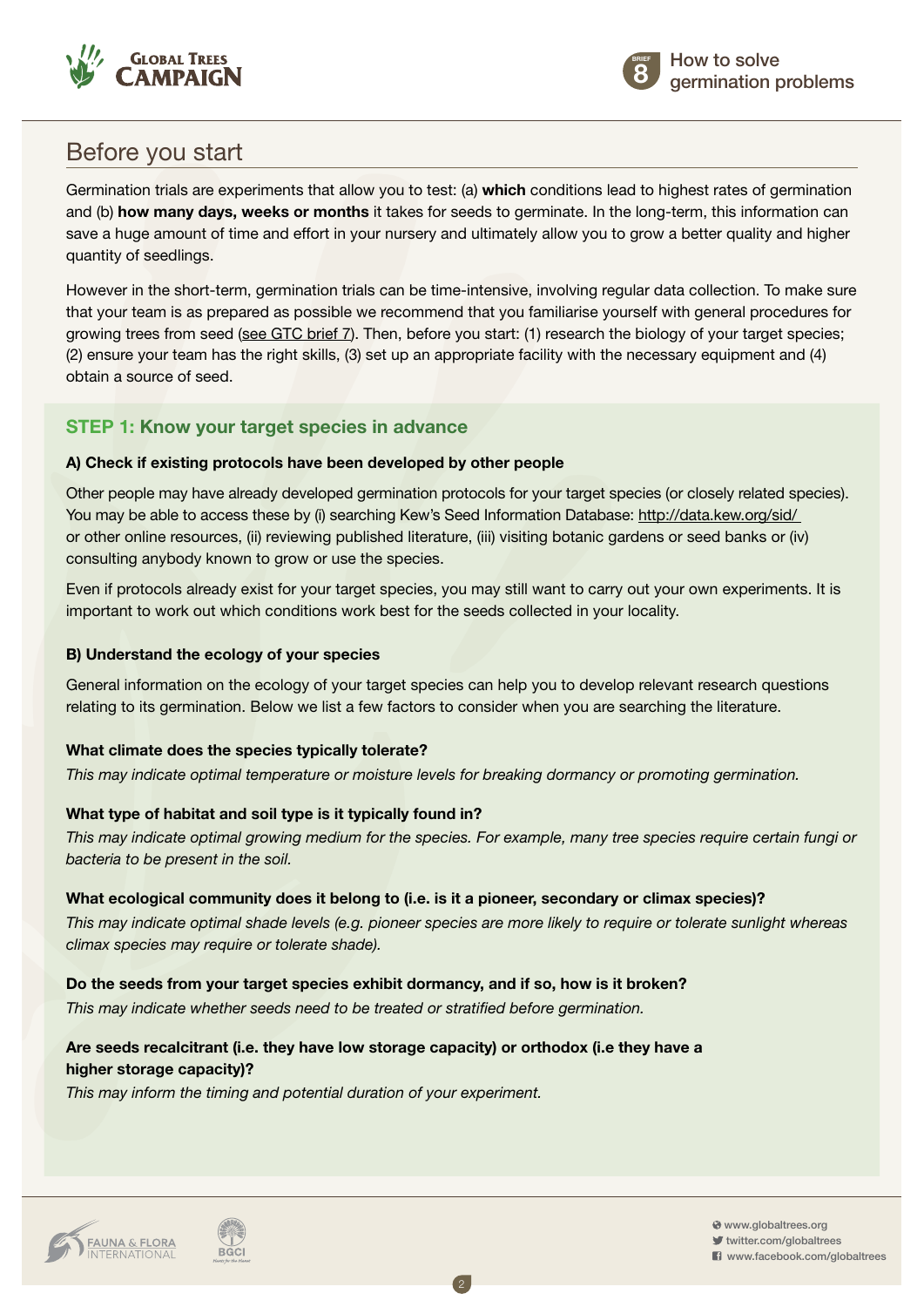



### **Step 2: Make sure your team has the right skills**

The procedures explained in this brief are more complex than those described in GTC [Brief 7](http://globaltrees.org/wp-content/uploads/2014/01/Brief-7-basic-germination-seedling-growth.pdf) (explaining basic germination). As a result make sure that at least one person in your team has well developed **horticultural skills** and that at least one member is comfortable with basic **data analysis and statistics.**

The whole process requires regular data collection and data entry so make sure that your team is well briefed in advance and that each member is highly organised and has good time management skills.

### **Step 3: Establish facilities and acquire equipment**

#### **Facility**

Very basic germination trials can be completed in a greenhouse or nursery, providing that your team has access to a sheltered workspace and running water.

For more complex trials - involving more accurate control of temperature, humidity and photoperiod - you may need to use a small building to act as a laboratory. Access to electricity will be important if you plan to use germination chambers.

#### **Basic equipment and resources useful for all germination trials**

- **Modular seed trays (e.g. plastic trays** with small holes for each seedling)
- Growing medium
- **Mesh covers**
- **Shade cover (e.g. netting, palm leaves,** bamboo etc.) to test light vs. shade
- Watering cans
- Labels, pens, correction fluid pens, pencils
- Notebooks, datasheets
- Access to a laptop or desktop computer for data entry

### **Additional / optional equipment and resources for testing particular conditions (depending on what you want to test)**

- Mortar and pestle, knives or a cement mixer to test the effects of scarifying seeds
- Acids and chemicals **(to be handled with extreme care)**  to test different pre-treatments
- A kettle or pan to test boiling water as a pre-treatment
- **Different growing mediums (e.g. sand, vermiculite, paper)**
- Simple germination chambers to test different temperatures.
- Sophisticated germinators chambers to test different temperatures, light levels, moisture levels or photoperiod

### **Step 4: Obtain a source of seed to carry out trials**

Finally, make sure you have a reliable source of seed (see [GTC Brief 5](http://globaltrees.org/wp-content/uploads/2014/01/Brief-5-Collecting-seeds-threatened-trees.pdf) for advice on seed collection). For your experiments make sure you use seed from the same provenance (i.e. the location of the seed producing trees) to make sure seed source does not influence the results.

3

Seeds will also need to be cleaned and processed in advance of your trials (see [GTC Brief 6](http://globaltrees.org/wp-content/uploads/2014/01/Brief-6-Storing-seeds-preparing-for-germination.pdf) for advice on how to do this)



 www.globaltrees.org twitter.com/globaltrees **El** www.facebook.com/globaltrees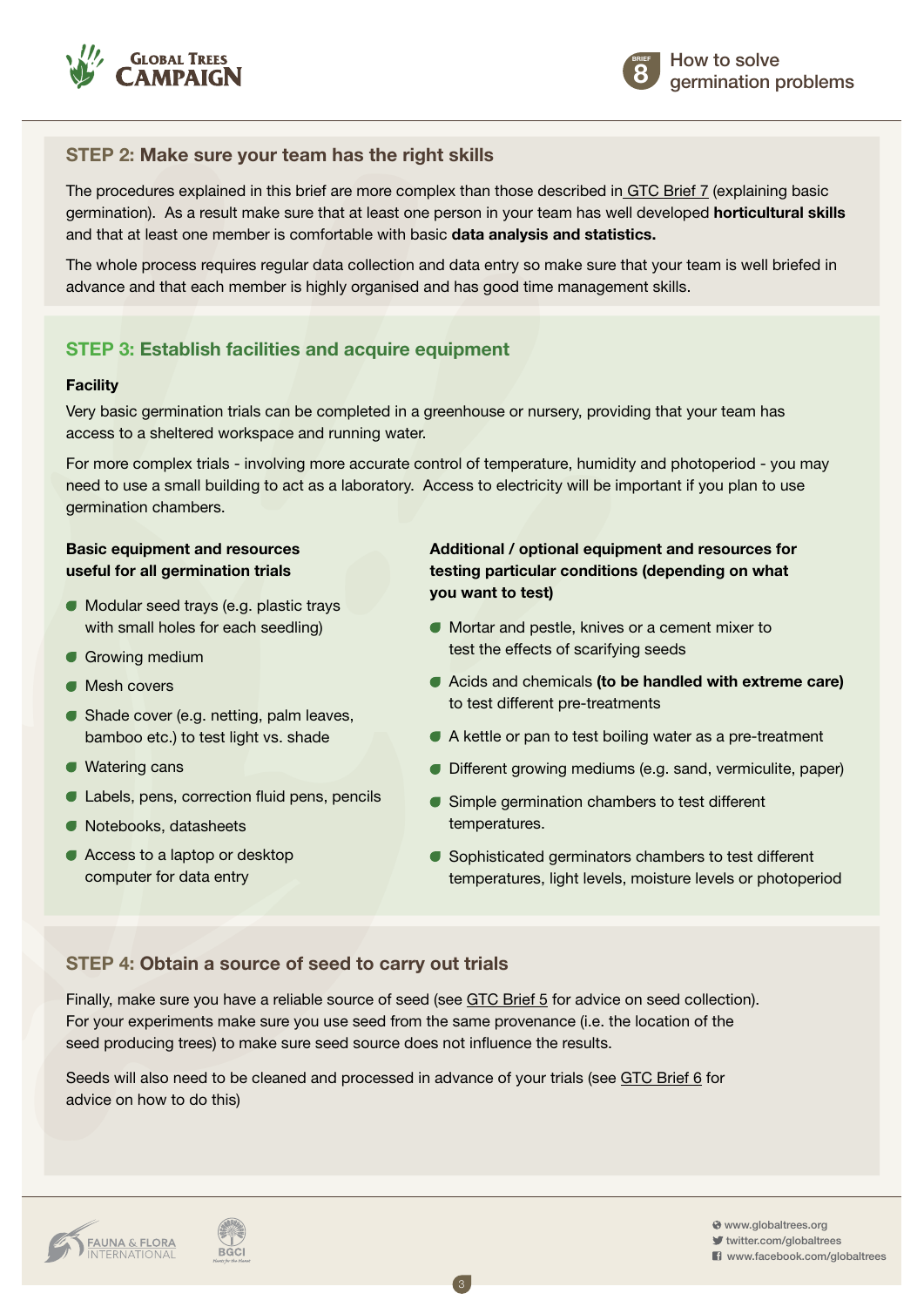



### Designing your experiment

Various factors may influence germination of your target species including:

**(1) Physical characteristics of the seed themselves**

- **Degrees of maturity of seeds or fruits**
- **Internal moisture levels of seeds**
- **Size and shapes of seeds**

**(2) Applications to help seeds overcome dormancy**

- **Scarification (removing part of the seed coat)**
- **Soaking in cold water or in hot water**
- **Chemical treatment**
- *<b>•* Freezing or heat treatment

#### **(3) Environmental factors**

- **Light conditions (natural, artificial, shade or absence of light)**
- **Photoperiod (relationship between hours of light and dark)**
- **Temperature**
- **Environmental moisture levels (adjusted within germination chambers)**
- **Substrates (sand, vermiculite, paper, soil and presence of fungi or bacteria)**
- **Substrate depth (some species only germinate on top of the substrate)**

For your experiment, **select one or two these factors (known as treatments)** to test on your target species. You may select treatments based on the research completed under Step 1 (i.e. how the species grows and reproduces in the wild may provide some clues on its germination in the nursery) or by making small adjustments to previous attempts you have made to germinate the species.

You may want to compare how different **types** of treatment influence germination. For example: testing the effects of different methods used to break dormancy.

| Treatment 1 (T1)            | Treatment 2 (T2)           | Treatment 3 (T3)        |
|-----------------------------|----------------------------|-------------------------|
| Soaking seeds in cold water | Soaking seeds in hot water | <b>Scarifying seeds</b> |

In other cases you may want to compare different **levels** of a treatment. For example: testing the effects of different ambient temperatures on germination.

| Treatment 1    | <b>Treatment 2</b> | Treatment 3    |
|----------------|--------------------|----------------|
| $18^{\circ}$ C | $22^{\circ}$ C     | $26^{\circ}$ C |

In more complex experiments you may test several different factors (and how they interact with each other) at the same time. For example: testing the effects of different light levels and the effects of different substrates on germination. In this case you would end up with six different treatments.

In any case, we recommend keeping your experiment as simple as possible. The more treatments you use, the greater the resources you will have to expend and the more complex data collection and analysis will be.

|                  |                    | Light            |                  |  |
|------------------|--------------------|------------------|------------------|--|
|                  |                    | <b>Natural</b>   | <b>Without</b>   |  |
|                  | Paper              | Treatment 1 (T1) | Treatment 2 (T2) |  |
| <b>Substrate</b> | <b>Vermiculite</b> | Treatment 3 (T3) | Treatment 4 (T4) |  |
|                  | <b>Sand</b>        | Treatment 5 (T5) | Treatment 6 (T6) |  |



**BGCI** 

www.globaltrees.org

twitter.com/globaltrees **El** www.facebook.com/globaltrees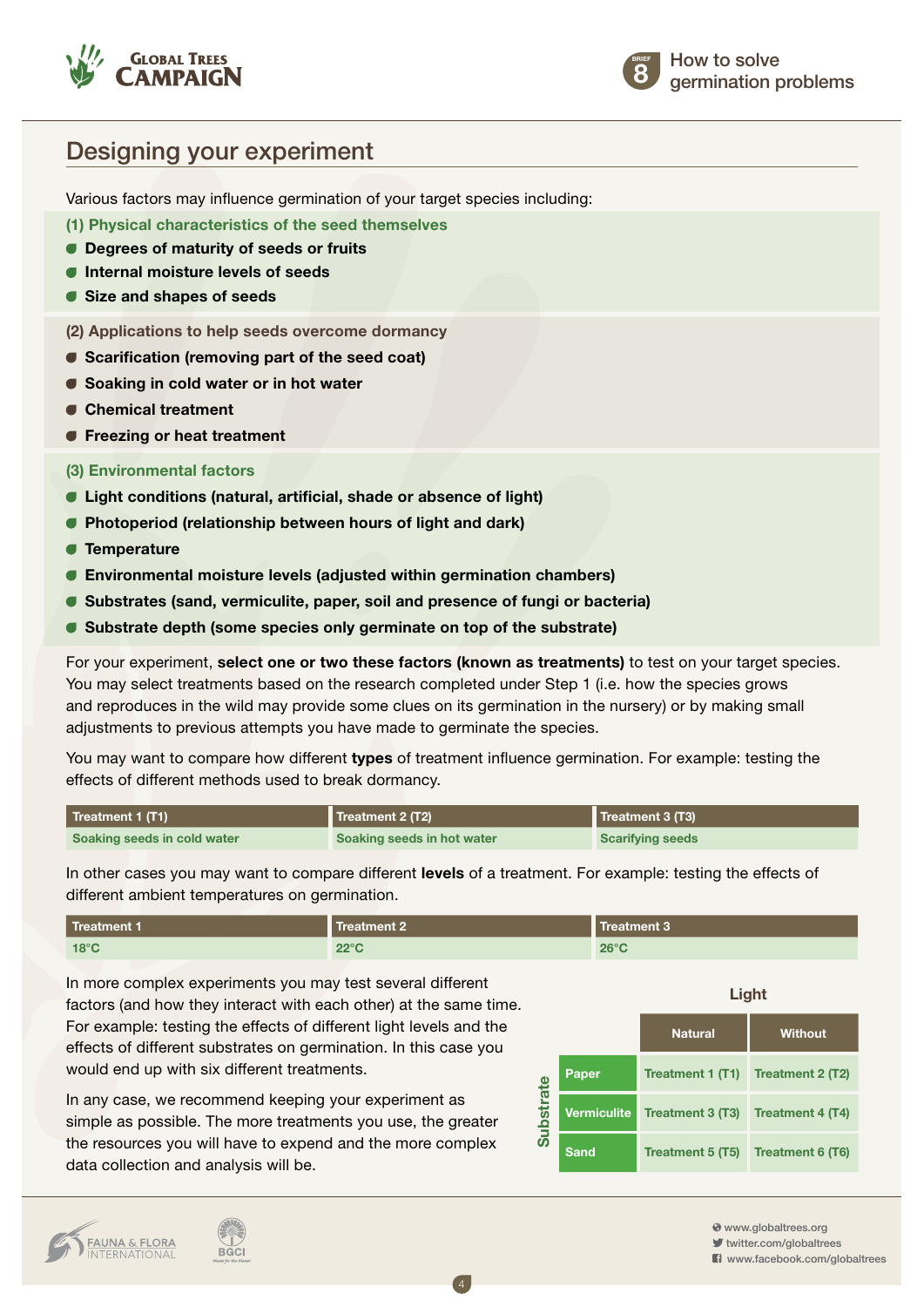



### **Standardised methods, replicates and controls**

Individual trees produce seeds that vary in size, structure and viability. Within a random batch of seeds, some may germinate and some may not, and this may have absolutely nothing to with the treatments you apply in an experiment.

This variation can cause problems for your experiment. For example, when comparing germination success, **how can you know for sure** that differences in germination between two different treatments (e.g. different temperatures) are really due to temperature, and not just down to chance alone (i.e. the seeds used for Treatment 2 just happened to contain a larger number of damaged seeds)?

**Standardized** methods, **replication** and use of **controls** are three methods you can use to solve this problem.

If, for example, you are comparing the effects of different temperatures on seed germination then, as much as possible, try to make sure that **all other factors that may influence the results are standardized** (i.e. the same for all treatments). This involves using the same seed types for all treatments (e.g. from the same provenance and avoiding use of damaged seeds) and ensuring that all other factors (in this case: light, water and substrate) are exactly the same for all treatments.

**Replication** of treatments reduces the chance that your results will be influenced by some unknown factor (e.g. low natural germination success for a proportion of seeds in the batch). Try to replicate each treatment at least four times (or more if you have enough seed and available resources). The final result will be averaged across all replicates (reducing the chance that atypical results from one replicate will have an influence on the overall results for the treatment).

Finally include **controls** within your experiment as a means to verify whether the effects you observe are really down to differences between treatments. A control batch of seed would have no treatment applied to it all – allowing you to compare germination rates with what would have happened anyway.

**BGCI** 

**FAUNA & FLORA**<br>INTERNATIONAL



In this experiment a treatment applied to seeds from the Imbuia tree *(Ocotea porosa)* is replicated four times to improve reliability of the results. Credit: Sociedade Chauá.

| <b>Pre-treatment</b>                      | Light          | <b>Treatment</b> | <b>Replicates</b> | Seeds per<br>replicates | <b>Total seed for</b><br><b>Treatment</b> |
|-------------------------------------------|----------------|------------------|-------------------|-------------------------|-------------------------------------------|
| <b>Soaking seeds</b><br><b>Cold water</b> | <b>Natural</b> | T1               | $\overline{4}$    | 50                      | 200                                       |
|                                           | <b>Without</b> | T <sub>2</sub>   | $\overline{4}$    | 50                      | 200                                       |
| <b>Soaking seeds</b><br>hot water         | <b>Natural</b> | T3               | $\overline{4}$    | 50                      | 200                                       |
|                                           | <b>Without</b> | T <sub>4</sub>   | $\overline{4}$    | 50                      | 200                                       |
| <b>Nothing</b><br>(Control)               | <b>Natural</b> | T <sub>5</sub>   | $\overline{4}$    | 50                      | 200                                       |
|                                           | <b>Without</b> | T <sub>6</sub>   | $\overline{4}$    | 50                      | 200                                       |
|                                           | <b>Total</b>   | 6                | 24                | 300                     | 1200                                      |

5

www.globaltrees.org

twitter.com/globaltrees

**El** www.facebook.com/globaltrees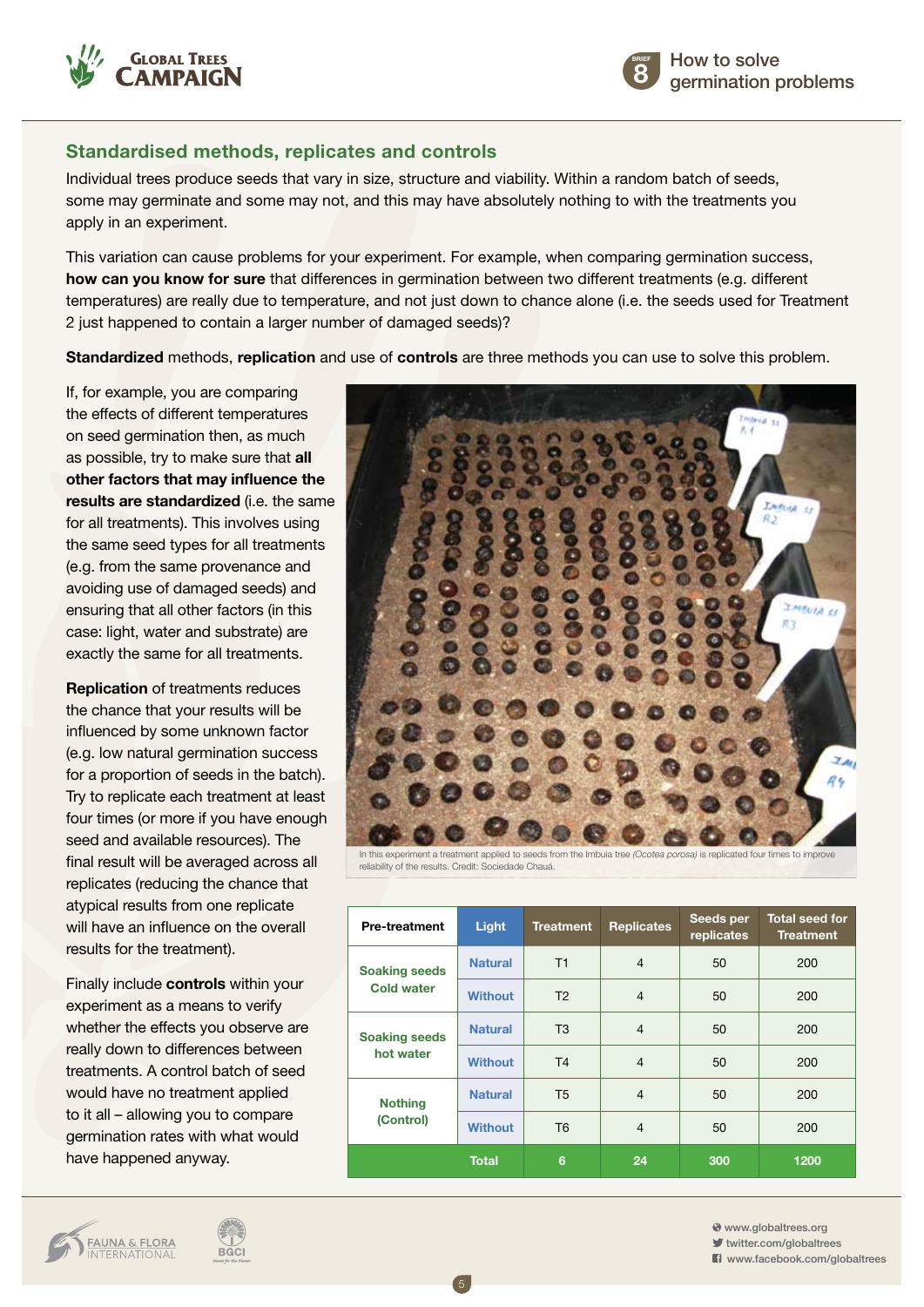



## Implementing your experiment

After you have selected an experimental design (describing number of treatments, replicates, and seeds per replicate you aim to use), you should be ready to set-up your first experiment.

Prepare one modular germination tray for each treatment by sowing a single seed into each module. If you are sowing seeds in soil, don't sow seeds too deeply – you will need to observe each seed as it germinates. If experiments are carried out in your nursery you may want to cover seed trays with wire mesh to protect them from animals.

Next, group the tray for each different treatment together to form one block in your experiment. Then replicate each block the desired number of times (remembering to label each tray with a Treatment and Block number).



### **Data collection – what are you measuring?**

Typical data collection involves inspecting all germination trays at least once a week (or more often if seeds germinate quickly). This will allow you to measure: **1)** the **total number of seeds** that germinate, failed to germinate or were attacked by pathogens, fungi or insects by the end of the trial and **2)** the s**peed of germination.**

Prepare a datasheet to be updated after each inspection. On each inspection day, use a correction fluid pen, or permanent marker, to make a dot against each module with a newly germinated seed. Then on your datasheet write down the total number of dots that have germinated.

|             | <b>Block 1</b>     |                    |                    |                    |
|-------------|--------------------|--------------------|--------------------|--------------------|
| <b>Date</b> | <b>Treatment 1</b> | <b>Treatment 2</b> | <b>Treatment 3</b> | <b>Treatment 4</b> |
| 15/09/2014  | 0                  |                    | $\mathbf 0$        |                    |
| 18/09/2014  |                    | n                  | $\mathbf 0$        |                    |
| 21/09/2014  | 4                  |                    | $\mathbf 0$        |                    |
| 24/09/2014  |                    | 2                  | $\mathbf 0$        |                    |

You may also want to measure the number of seeds that germinated but subsequently died. To do this, at the end of the experiment, count the number of dots which have dead seedlings in them.

6

**BGCI** 

 www.globaltrees.org twitter.com/globaltrees **El** www.facebook.com/globaltrees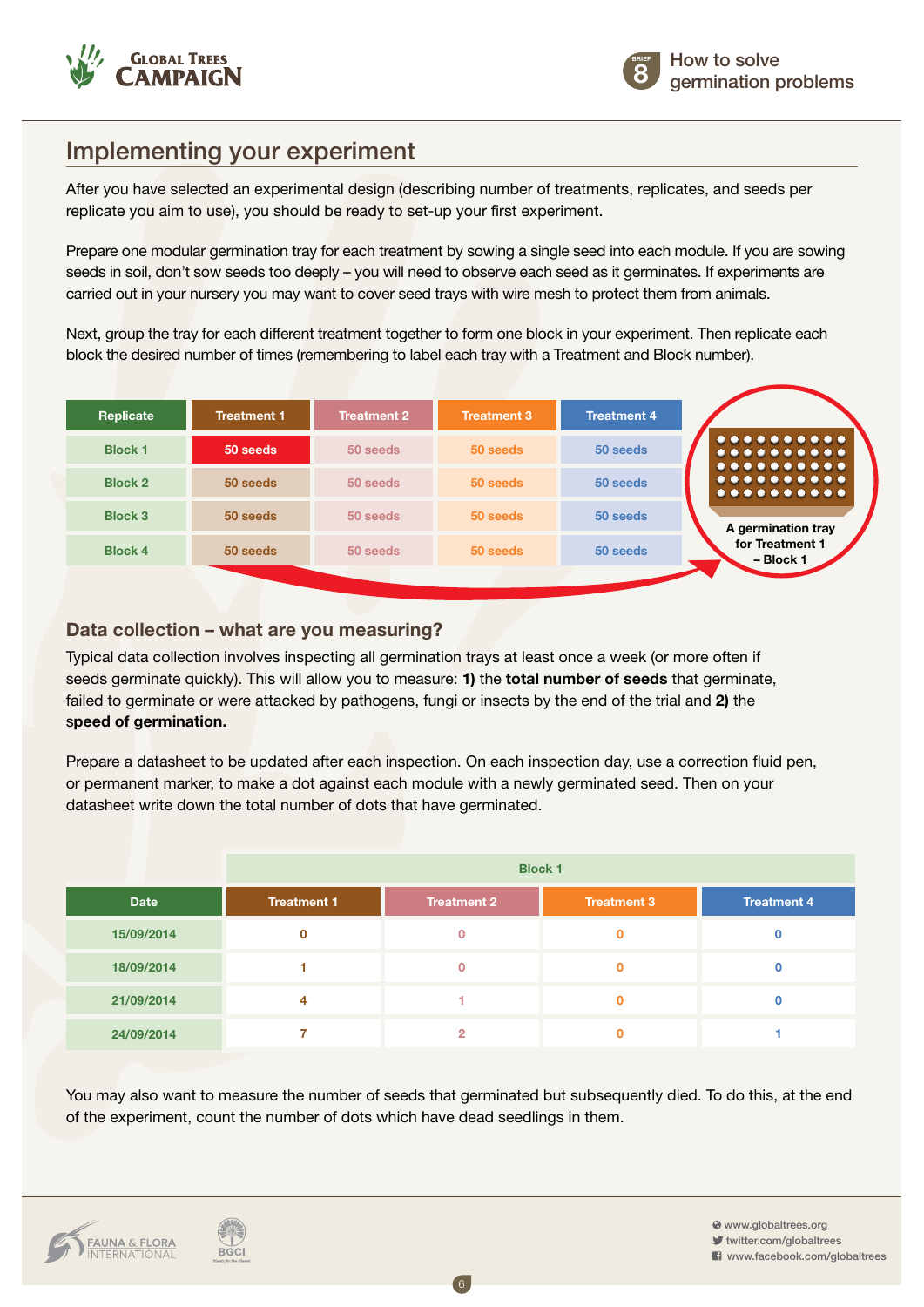



# Analyzing and writing up results

After completing your experiments, your next step may be to analyse data and present results to your project team and other interested stakeholders. The simplest way to present results for each treatment is to show the percentage of seeds that have germinated at the end of your experiment:

### **Percentage germinated seeds = Number germinated seeds/Total seeds sown x 100**

However, you may also want to **compare the different treatments** with some basic statistical analysis. This will help you to demonstrate how reliable your results really are.

To do this, upload your data to Microsoft Office Excel and calculate the mean (average) numbers of seeds germinated under each treatment. Then, using statistical software, compare differences between all of the means by carrying out an 'analysis of variance' (ANOVA) test. Differences between means are statistically significant when test results have a P value <0.05. If you observe significant differences, confirm your result by carrying out 'pair-wise comparisons' between the mean of each individual treatment and the mean of the control.

### **Germination curves and indices**

Another way to represent the results from germination trials is to create germination curves. These are graphs that show how the percentage of germinated seeds for different treatments changes over time (from the original sowing date to the end of the experiment).



Time and speed of germination can also be represented by indices. These include the Germination Speed Index, Average Germination Time and the Average Speed of Germination (see references on Page 8 for guidance on how to calculate these).

### **Using information from germination trials**

By comparing the results of different germination treatments you should be able to optimise germination conditions for your target species. Make sure you write up your methods and results to create a germination protocol. This can be followed and adapted by your team or other groups in the future.

Information on the speed and timing of germination can also be incredibly useful. If you aim to plant seedlings from your target species into their natural habitat then you most likely have to do this at a particular time of year (e.g. in the seasonal tropics, this is often at the beginning of wet season). If you know how long it will take to (a) break the dormancy of your species, (b) achieve high rates of germination and (c) how long seedlings take to

7